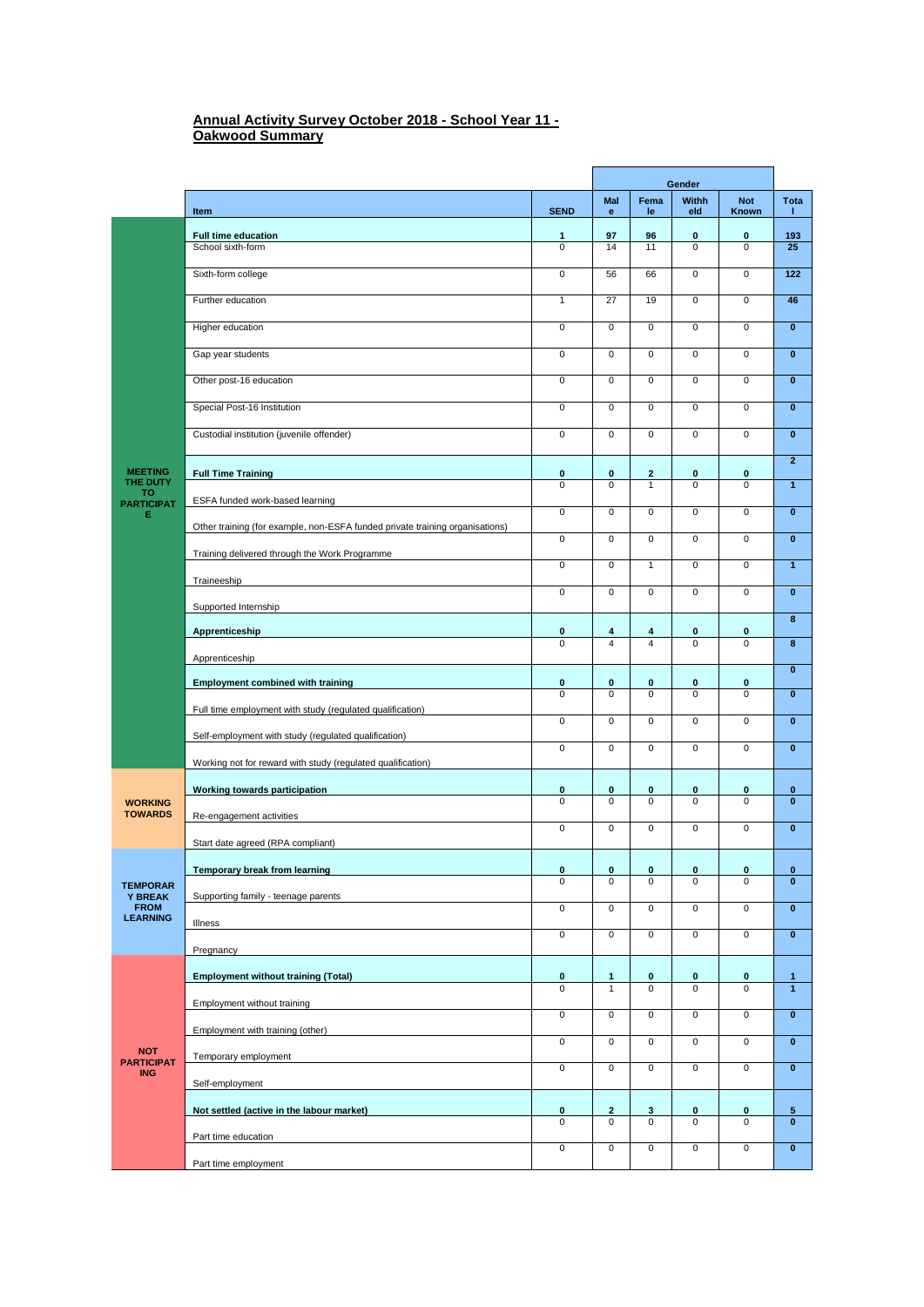|       |                                                              | 0                              | $\mathbf 0$                                | $\mathbf 0$                      | $\mathbf 0$                                | $\pmb{0}$                  | $\pmb{0}$               |
|-------|--------------------------------------------------------------|--------------------------------|--------------------------------------------|----------------------------------|--------------------------------------------|----------------------------|-------------------------|
|       | Start date agreed (other)                                    |                                |                                            |                                  |                                            |                            |                         |
|       | Working not for reward                                       | 0                              | $\mathsf 0$                                | $\pmb{0}$                        | $\mathsf{O}\xspace$                        | $\pmb{0}$                  | $\overline{\mathbf{0}}$ |
|       | Not ready for work or learning                               | 0                              | $\overline{2}$                             | 3                                | $\mathsf 0$                                | 0                          | 5                       |
|       | Seeking employment, education or training                    | 0                              | $\mathbf 0$                                | $\mathbf 0$                      | $\mathsf 0$                                | $\pmb{0}$                  | $\mathbf{0}$            |
|       | Not settled (not active in the labour market)                | 0                              | $\mathbf 0$                                | 0                                | 0                                          | 0                          | $\mathbf 0$             |
|       | Not available - young carer                                  | 0                              | $\mathbf 0$                                | $\mathbf 0$                      | $\mathbf 0$                                | $\mathbf 0$                | $\mathbf{0}$            |
|       | Not available on religious grounds                           | $\overline{0}$                 | $\overline{0}$                             | $\overline{0}$                   | $\overline{0}$                             | $\overline{0}$             | $\overline{\mathbf{0}}$ |
|       | Unlikely ever to be economically active                      | $\overline{0}$                 | $\overline{0}$                             | $\overline{0}$                   | $\overline{0}$                             | $\overline{0}$             | $\overline{\mathbf{0}}$ |
|       | Not available - other reason                                 | $\overline{0}$                 | $\overline{0}$                             | $\overline{0}$                   | $\overline{0}$                             | $\overline{0}$             | $\overline{\mathbf{0}}$ |
|       | <b>Current activity not established</b>                      | $\mathbf 0$                    | $\mathbf 0$                                | $\mathbf{1}$                     | 0                                          | 0                          | 1                       |
|       | Current Situation Not Known                                  | $\mathbf 0$                    | $\mathbf 0$                                | $\mathbf 0$                      | $\mathbf 0$                                | $\mathbf 0$                | $\mathbf{0}$            |
|       |                                                              | 0                              | $\mathsf 0$                                | $\mathbf{1}$                     | $\mathsf{O}\xspace$                        | $\pmb{0}$                  | $\mathbf{1}$            |
|       | Cannot be contacted - no current address                     | $\overline{0}$                 | $\mathsf 0$                                | $\mathbf 0$                      | $\overline{0}$                             | $\mathbf 0$                | $\mathbf{0}$            |
| Other | Refused to disclose activity                                 | 0                              | $\mathbf 0$                                | $\mathbf 0$                      | $\mathsf 0$                                | $\pmb{0}$                  | $\bf{0}$                |
|       | Custody (young adult offender)                               |                                |                                            |                                  |                                            |                            | 210                     |
|       | Survey-TOTAL                                                 | $\mathbf{1}$                   | 104                                        | 106                              | $\mathbf 0$                                | $\pmb{0}$                  |                         |
|       | Occupation Type of those in full time Employment or Training |                                |                                            |                                  |                                            |                            |                         |
|       |                                                              | <b>SEND</b>                    | Mal<br>$\mathbf{e}$                        | Fema<br>le                       | <b>Withh</b><br>eld                        | <b>Not</b><br>Known        | Tota<br>ls.             |
|       |                                                              | $\mathbf 0$                    | $\overline{0}$                             | $\overline{0}$                   | 0                                          | $\overline{0}$             |                         |
|       | Managerial/professional                                      | $\overline{0}$                 | $\overline{0}$                             | $\pmb{0}$                        | $\overline{0}$                             | $\pmb{0}$                  | $\bf{0}$                |
|       | Clerical/secretarial                                         | 0                              | $\mathbf 0$                                | $\pmb{0}$                        | $\mathsf 0$                                | $\pmb{0}$                  | $\bf{0}$                |
|       | Skilled construction                                         | $\mathsf 0$                    | $\mathbf{1}$                               | $\mathbf{1}$                     | $\mathsf 0$                                | $\pmb{0}$                  | $\mathbf 0$             |
|       |                                                              |                                |                                            |                                  |                                            |                            |                         |
|       | Skilled engineering                                          | 0                              | $\mathbf{1}$                               | $\pmb{0}$                        | $\mathsf{O}\xspace$                        | $\pmb{0}$                  | $\overline{2}$          |
|       | Electrical/electronic                                        | $\mathbf 0$                    | $\mathbf 0$                                | $\pmb{0}$                        | $\mathbf 0$                                | $\mathbf 0$                | $\mathbf{1}$            |
|       | Metal forming trades                                         |                                |                                            |                                  |                                            |                            | $\mathbf{0}$            |
|       | Vehicle trades                                               | 0                              | $\mathbf{1}$                               | $\mathbf 0$                      | $\mathsf 0$                                | $\pmb{0}$                  | $\mathbf{1}$            |
|       | Textile/garments trades                                      | $\mathsf{O}$                   | $\overline{0}$                             | $\overline{0}$                   | 0                                          | $\overline{0}$             | $\bf{0}$                |
|       | Other skilled trades                                         | 0                              | $\overline{0}$                             | $\overline{0}$                   | $\overline{0}$                             | $\overline{0}$             | $\bf{0}$                |
|       | Protective service occs                                      | $\overline{0}$                 | $\overline{0}$                             | $\overline{0}$                   | $\overline{0}$                             | $\overline{0}$             | $\mathbf{0}$            |
|       | Catering occs                                                | $\overline{0}$                 | $\mathbf{1}$                               | $\overline{0}$                   | $\overline{0}$                             | $\overline{0}$             | $\mathbf{1}$            |
|       | Health care occs                                             | $\overline{0}$                 | $\overline{0}$                             | $\overline{0}$                   | $\overline{0}$                             | $\overline{0}$             | $\mathbf{0}$            |
|       |                                                              | $\mathbf 0$                    | $\mathsf{O}\xspace$                        | $\mathsf 0$                      | $\mathsf{O}\xspace$                        | $\mathsf 0$                |                         |
|       | Childcare & related occs                                     | $\mathbf 0$                    | $\mathsf{O}\xspace$                        | $\mathbf{1}$                     | $\mathbf 0$                                | $\mathbf 0$                | $\mathbf 0$             |
|       | Hairdressing & related occs                                  | $\overline{0}$                 | $\mathsf{O}\xspace$                        | $\overline{0}$                   | $\overline{0}$                             | $\mathbf 0$                | $\mathbf{1}$            |
|       | Other professional service occs                              | $\overline{0}$                 | $\mathsf{O}\xspace$                        | $\overline{0}$                   | $\overline{0}$                             | $\overline{0}$             | $\mathbf 0$             |
|       | Sales occs                                                   | $\overline{0}$                 | $\overline{0}$                             | $\overline{0}$                   | $\overline{0}$                             | $\overline{0}$             | $\mathbf 0$             |
|       | Plant/machine ops                                            | $\overline{0}$                 | $\overline{0}$                             | $\overline{0}$                   | $\overline{0}$                             | $\mathsf 0$                | $\mathbf 0$             |
|       | Agric/forestry/fishing occs                                  | $\overline{0}$                 | $\overline{1}$                             | $\overline{0}$                   | $\overline{0}$                             | $\overline{0}$             | $\mathbf 0$             |
|       | Labouring/unskilled industrial                               | $\mathsf{O}\xspace$            | $\mathsf 0$                                | $\mathsf 0$                      | $\mathsf 0$                                | $\mathbf 0$                | 1 <sub>1</sub>          |
|       | Mail workers                                                 | $\overline{0}$                 |                                            |                                  | $\overline{0}$                             |                            | $\mathbf 0$             |
|       | Unskilled service sector                                     |                                | $\overline{0}$                             | $\overline{0}$                   |                                            | $\overline{0}$             | $\mathbf{0}^-$          |
|       | Other elementary occs                                        | $\overline{0}$<br>$\mathsf{O}$ | $\mathsf{O}\xspace$<br>$\mathsf{O}\xspace$ | $\overline{2}$<br>$\overline{2}$ | $\mathsf{O}\xspace$<br>$\mathsf{O}\xspace$ | $\mathsf 0$<br>$\mathsf 0$ | $\overline{2}$          |